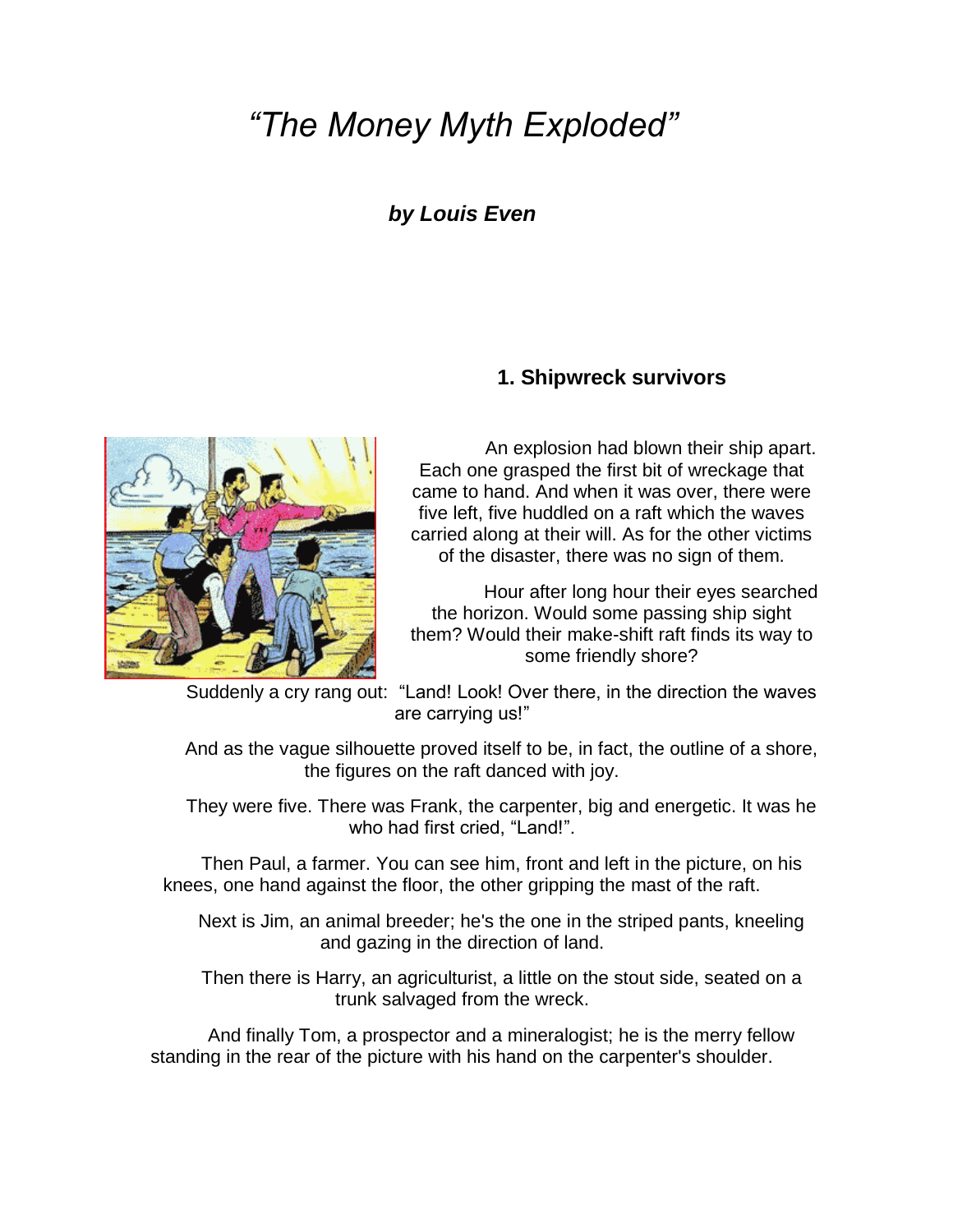# **2. A providential island**

To our five men, setting foot on land was like returning to life from the grave.

When they had dried and warmed themselves their first impulse was to explore this little island on to which they had been cast, far from civilization.

A quick survey was sufficient to raise their spirit. The island was not a barren rock. True enough, they were the only men on it at the moment. But judging from the herds of semi-



domesticated animals they encountered, there must have been men here at some time before them. Jim, the animal breeder, was sure he could completely domesticate them and put them to good service.



Paul found the island's soil, for the most part, to be quite suitable for cultivation.

Harry discovered some fruit trees which, if properly tended, would give good harvests.

Most important were the large stands of timber embracing many types of wood. Frank, without too much difficulty, would be able to build houses for the little community.

As for Tom, the prospector, well, the rock formations of the island showed signs of rich mineral deposits. Lacking the tools, Tom still felt his ingenuity and initiative could produce metals from the ores.

So each could serve the common good with his special talent. All agreed to call the place Salvation Island. All gave thanks to Providence for the reasonably happy ending to what could have been stark tragedy.



#### **3. True wealth**

Here are the men at work.

The carpenter builds houses and makes furniture. At first they find their food where they can. But soon the fields are tilled and seeded, and the farmer has his crops.

As season followed season this island, this heritage of the five men, Salvation Island, became richer and richer.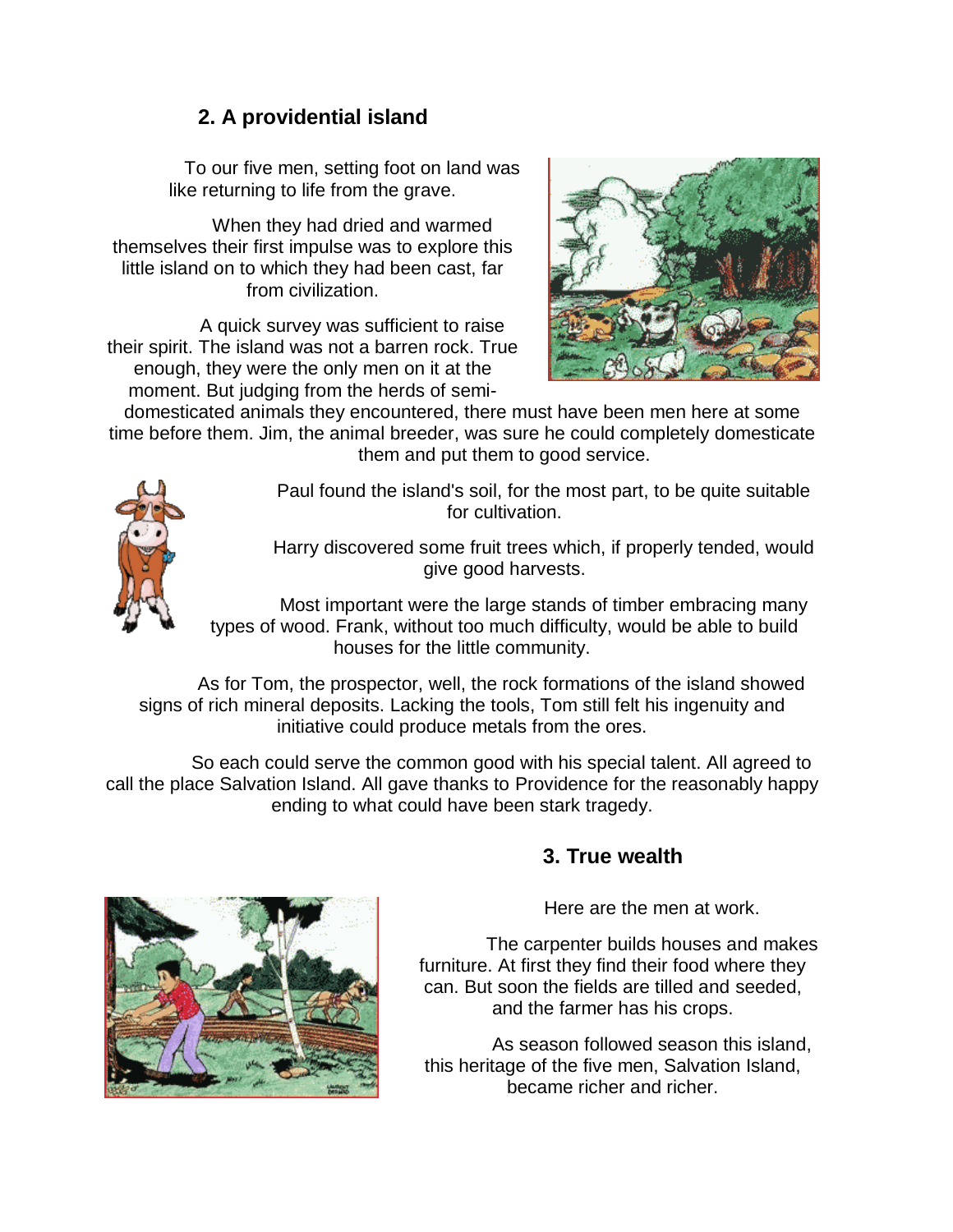Its wealth was not that of gold or of paper bank notes, but one of true value; a wealth of food and clothing and shelter, of all the things to meet human needs.

Each man worked at his own trade. Whatever surpluses he might have of his own produce, he exchanged for the surplus products of the others.

Life wasn't always as smooth and complete as they could have wished it to be. They lacked many of the things to which they had been accustomed in civilization. But their lot could have been a great deal worse.

Besides, all had experienced the depression in Canada. They still remembered the empty bellies side by side with stores crammed with food.

At least, on Salvation Island, they weren't forced to see the things they needed rot before their eyes. Taxes were unknown here. Nor did they go in constant fear of seizure by the bailiff. They worked hard but at least they could enjoy the fruits of their toil.

So they developed the island, thanking God and hoping for the day of reunion with their families, still in possession of life and health, those two greatest of blessings.

#### **4. A serious inconvenience**

Our men often got together to talk over their affairs.

Under the simple economic system which had developed, one thing was beginning to bother then more and more; they had no form of money. Barter, the direct exchange of goods for goods, had its drawbacks. The products to be exchanged were not always at hand when a trade was discussed. For example, wood delivered to the farmer in winter could not be paid for in potatoes until six months later.



Sometimes one man might have an article of considerable size which he wished to exchange for a number of smaller articles produced by different men at different times.

All this complicated business and laid a heavy burden on the memory. With a monetary system, however, each one could sell his products to the others for money. With this money he could buy from the others the things he wanted, when he wished and when they were available.

It was agreed that a system of money would indeed be very convenient. But none of them knew how to set up such a system. They knew how to produce true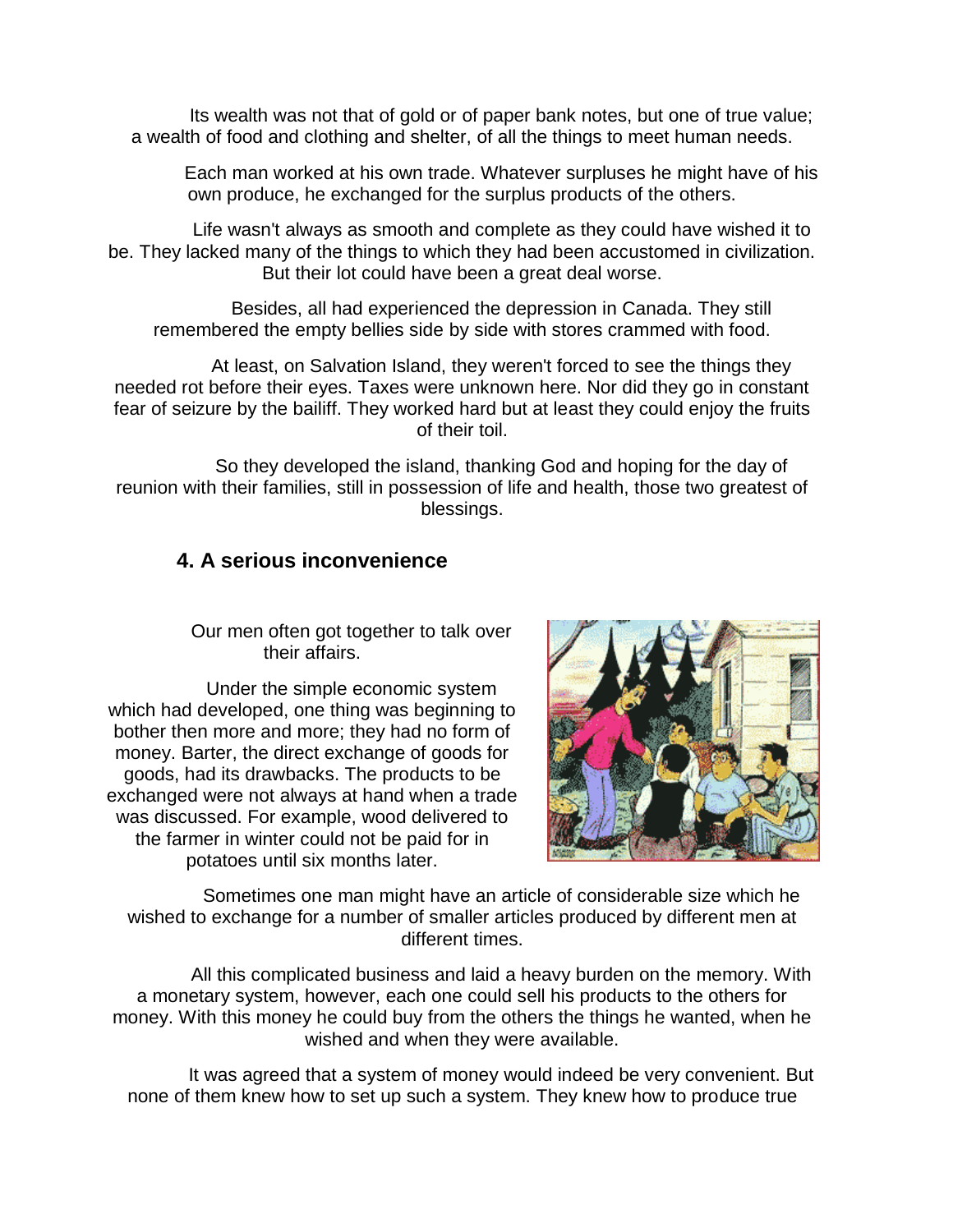wealth - goods. But how to produce money, the symbol of this wealth, was something quite beyond them. They were ignorant of the origin of money, and needing it they didn't know how to produce it. Certainly, many men of education would have been in the same boat; all our governments were in that predicament during the ten years prior to the war. The only thing the country lacked at that time was money, and the governments apparently didn't know what to do to get it.

# **5. Arrival of a refugee**

One evening, when our boys were sitting on the beach going over their problem for the hundredth time, they suddenly saw approaching a small boat with a solitary man at the oars.

> They learned that he was the only survivor of a wreck. His name: Oliver.

Delighted to have a new companion, they provided him with the best that they had, and

they took him on an inspection tour of the colony.

"Even though we're lost and cut off from the rest of the world," they told him, "we haven't too much to complain about. The earth and the forest are good to us. We lack only one thing — money. That would make it easier for us to exchange our products."

"Well, you can thank Providence," replied Oliver, "because I am a banker, and in no time at all, I'll set up a system of money guaranteed to satisfy you. Then you'll have everything that people in civilization have."

A banker!... A BANKER!... An angel coming down out of the clouds couldn't have inspired more reverence and respect in our men. For, after all, are we not accustomed, we people in civilization, to genuflect before bankers, those men who control the lifeblood of finance?

# **6. Civilization's god**

"Mr. Oliver, as our banker, your only occupation on this island will be to look after our money; no manual labour."

"I shall, like every other banker, carry out to complete satisfaction my task of forging the community's prosperity."



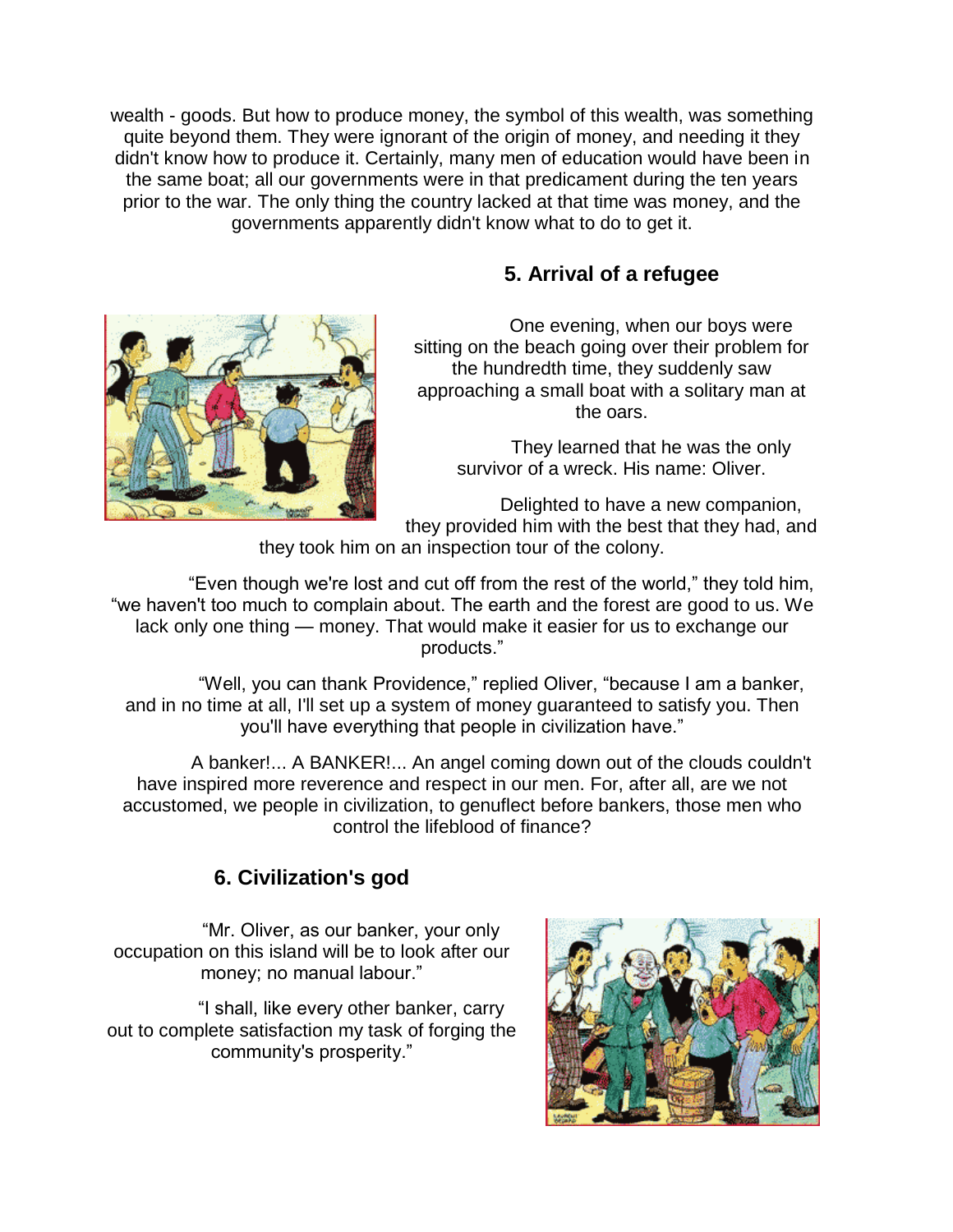"Mr. Oliver, we're going to build you a house that will be in keeping with your dignity as a banker. But in the meantime, do you mind if we lodge you in the building that we use for our get-togethers?"

―That will suit me, my friends. But first of all, unload the boat. There's paper and a printing press, complete with ink and type, and there's a little barrel which I exhort you to treat with the greatest care."

They unloaded everything. The small barrel aroused intense curiosity in our good fellows.

"This barrel," Oliver announced, "contains a treasure beyond dreams. It is full of... gold!"

Full of gold! The five all but swooned. The god of civilization here on Salvation Island! The yellow god, always hidden, yet terrible in its power, whose presence or absence or slightest caprice could decide the very fate of all the civilized nations!

"Gold! Mr. Oliver, you are indeed a great banker!"

"Oh august majesty! Oh honorable Oliver! Great high priest of the god, gold! Accept our humble homage, and receive our oaths of fidelity!"

"Yes, my friends, gold enough for a continent. But gold is not for circulation. Gold must be hidden. Gold is the soul of healthy money, and the soul is always invisible. But I'll explain all that when you receive your first supply of money."

# **7. The secret burial**



Before they went their separate ways for the night, Oliver asked them one last question.

"How much money will you need to begin with in order to facilitate trading?"

They looked at one another, then deferentially towards the banker. After a bit of calculation, and with the advice of the kindly financier, they decided that \$200 each would do.

The men parted, exchanging enthusiastic comments. And in spite of the late hour, they spent most of the night lying awake, their imaginations excited by the picture of gold. It was morning before they slept.

As for Oliver, he wasted not a moment. Fatigue was forgotten in the interests of his future as a banker. By dawn's first light, he dug a pit into which he rolled the barrel. He then filled it in,

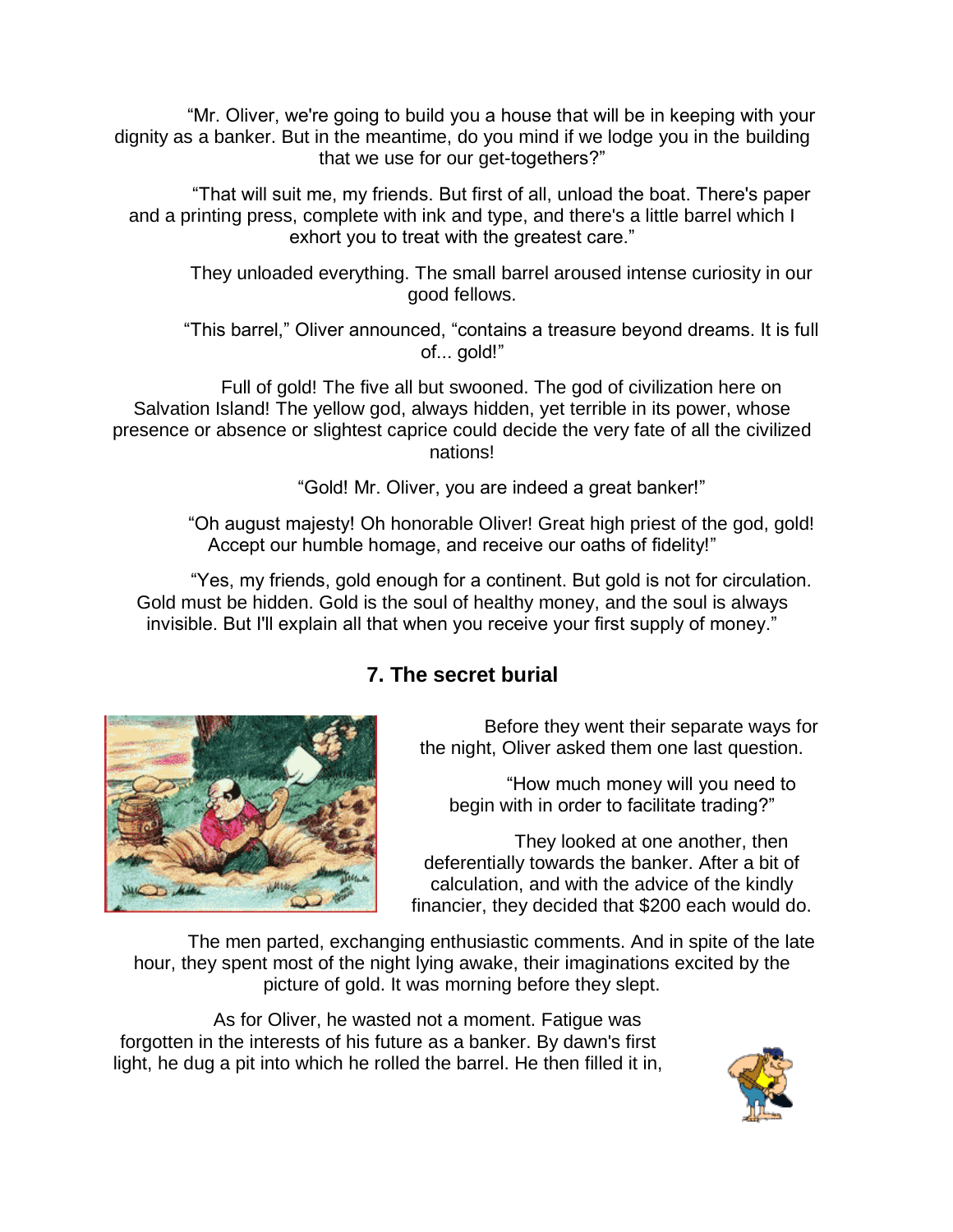transplanting a small shrub to the spot about which he carefully arranged sod. It was well hidden.

Then he went to work with his little press to turn out a thousand \$1 bills. Watching the clean new banknotes come from his press, the refugee turned banker thought to himself:

―My! How simple it is to make money. All its value comes from the products it will buy. Without produce, these bills are worthless. My five naive customers don't realize that. They actually think that this new money derives its value from gold! Their very ignorance makes me their master."

And as evening drew on, the five came to Oliver — on the run.

#### **8. Who owns the new money?**

Five bundles of new banknotes were sitting on the table.

"Before distributing the money," said the banker, "I would like your attention.

"Now, the basis of all money is gold. And the gold stored away in the vault of my bank is my gold. Consequently, the money is my money. Oh! Don't look so discouraged. I'm going to lend you this money, and you're going to use it as you see fit. However, you'll have to pay interest. Considering that money is scarce here, I don't think 8% is unreasonable."



"Oh, that's quite reasonable, Mr. Oliver."

―One last point, my friends. Business is business, even between pals. Before you get the money, each of you is going to sign a paper. By it you will bind yourselves to pay both interest and capital under penalty of confiscation of property by me. Oh! This is a mere formality. Your property is of no interest to me. I'm satisfied with money. And I feel sure that I'll get my money, and that you'll keep your property."

> ―That makes sense, Mr. Oliver. We're going to work harder than ever in order to pay you back."

―That's the spirit. And any time you have a problem, you come and see me. Your banker is your best friend. Now here's two hundred dollars for each one of you."

> And our five brave fellows went away, their hands full of dollar bills, their heads swimming with the ecstasy of having money.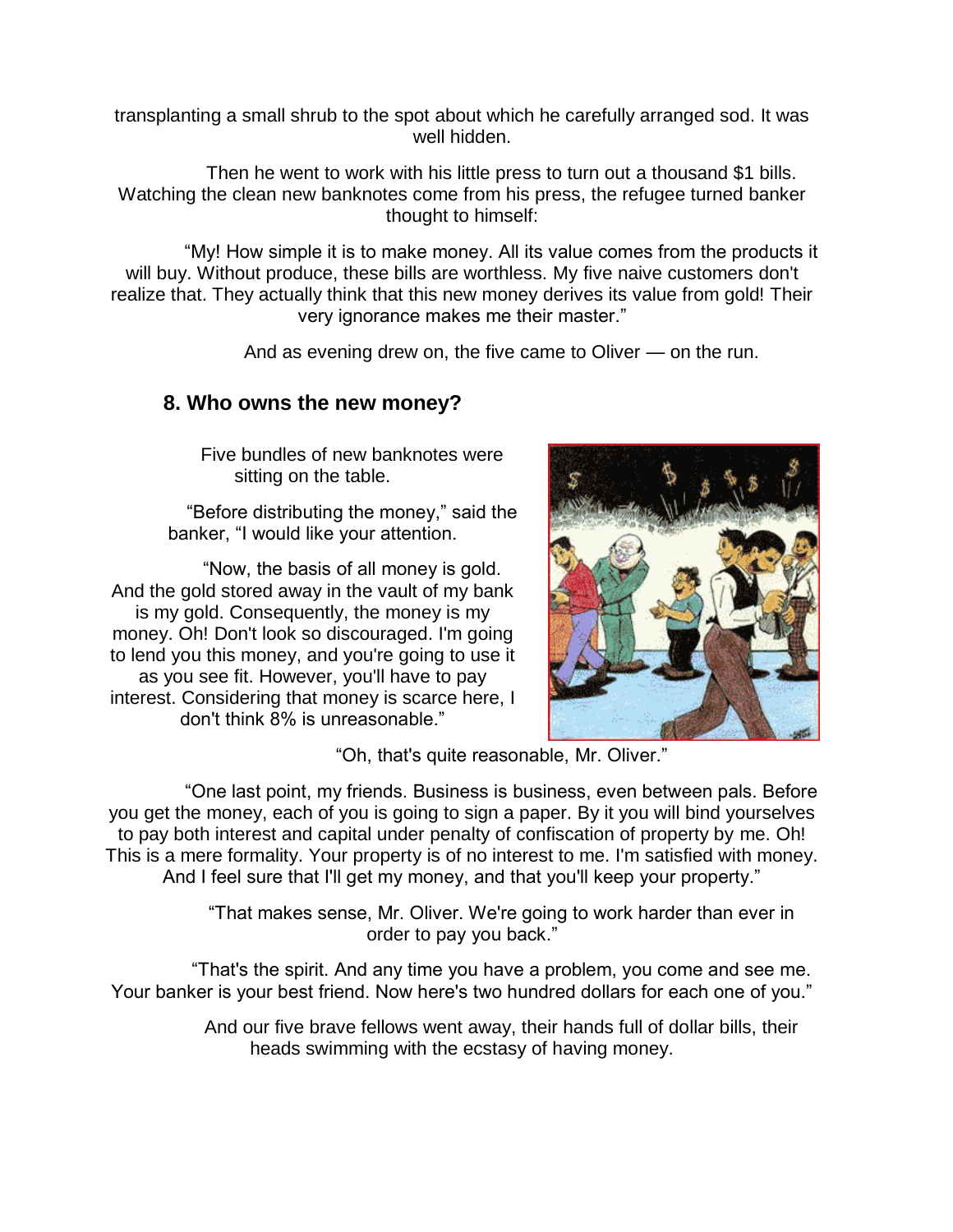# **9. A problem in arithmetic**

And so Oliver's money went into circulation on the island. Trade, simplified by money, doubled. Everybody was happy.

> And the banker was always greeted with unfailing respect and gratitude.

But now, let's see... Why does Tom, the prospector, look so grave as he sits busily figuring with a pencil and paper? It is because Tom, like the others, has signed an agreement to repay Oliver, in one year's time, the \$200 plus \$16 interest. But Tom has only a few dollars in his pocket, and the date of payment is near.

For a long time he had wrestled with this problem from his own personal point of view, without success. Finally, he looked at it from the angle of the little community as a whole.

"Taking into consideration everyone on the island as a whole," he mused, "are we capable of meeting our obligations? Oliver turned out a total of \$1000. He's asking in return \$1080. But even if we bring him every dollar bill on the island, we'll still be \$80 short. Nobody made the extra \$80. We turn out produce, not dollar bills. So Oliver can take over the entire island, since all the inhabitants together can't pay him back the total amount of the capital and the interest.

―Even if a few, without any thought for the others, were able to do so, those others would fall. And the turn of the first spared would come eventually. The banker will have everything. We'd better hold a meeting right away and decide what to do about it."

Tom, with his figures in his hand, had no difficulty in proving the situation. All agreed that they had been duped by the kindly banker. They decided upon a meeting at Oliver's.

# **10. The benevolent banker**

Oliver guessed what was on their minds, but he put on his best front. While he listened, the impetuous Frank stated the case for the group.

> ―How can we pay you \$1080 when there is only \$1000 on the entire island?"

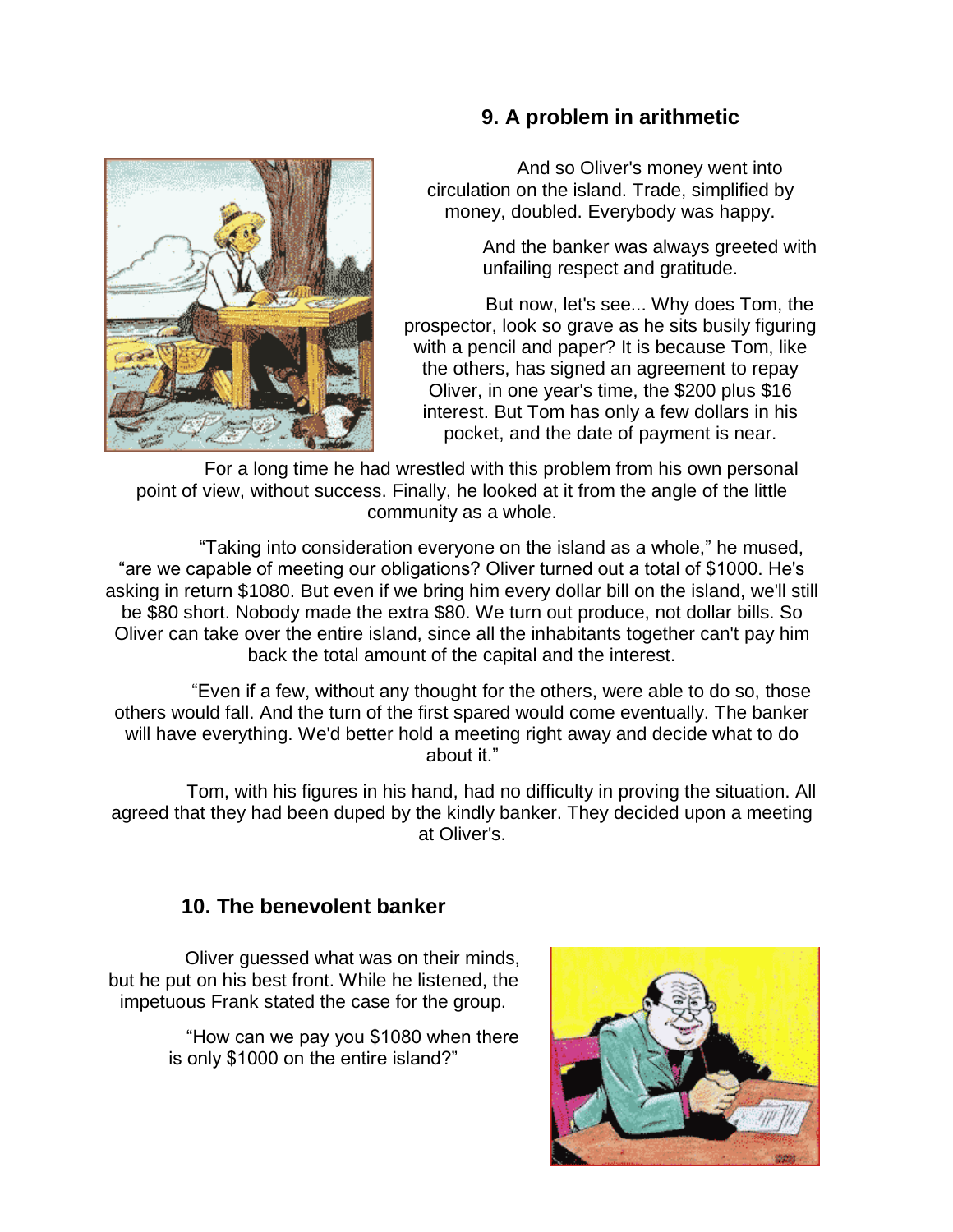"That's the interest, my friends. Has not your rate of production increased?"

―Sure, but the money hasn't. And it's money you're asking for, not our products. You are the only one who can make money. You've made only \$1000, and yet you ask \$1080. That's an impossibility!"

"Now listen, fellows. Bankers, for the greater good of the community, always adapt themselves to the conditions of the times. I'm going to require only the interest. Only \$80. You will go on holding the capital."

> "Bless you, Mr. Oliver! Are you going to cancel the \$200 each of us owes vou?"

―Oh no! I'm sorry, but a banker never cancels a debt. You still owe me all the money you borrowed. But you'll pay me, each year, only the interest. If you meet the interest payments faithfully each year, I won't push you for the capital. Maybe some won't be able to repay even the interest because of the money changing hands among you. Well, organize yourselves like a nation. Set up a system of money contributions, what we call taxes. Those who have more money will be taxed more; the poor will pay less. See to it that you bring me, in one lump sum, the total of the amount of interest, and I'll be satisfied. And your little nation will thrive."

So our boys left, somewhat pacified, but still dubious.



# **11. Oliver exults**

Oliver is alone. He is deep in reflection. His thoughts run thus:

―Business is good. These boys are good workers, but stupid. Their ignorance and naivety is my strength. They ask for money, and I give them the chains of bondage. They give me flowers, and I pick their pockets.

―True enough, they could mutiny and throw me into the sea. But pshaw! I have their signatures. They're honest. They'll honor their pledges. Honest, hardworking people were put into this world to serve the Financiers.

―Oh great Mammon! I feel your banking genius coursing through my entire being! Oh, illustrious master! How right you were when you said: `Give me control of a nation's money, and I won't mind who makes its laws.' I am the master of Salvation Island because I control its money.

"My soul is drunk with enthusiasm and ambition. I feel I could rule the universe. What I, Oliver, have done here, I can do throughout the entire world. Oh! If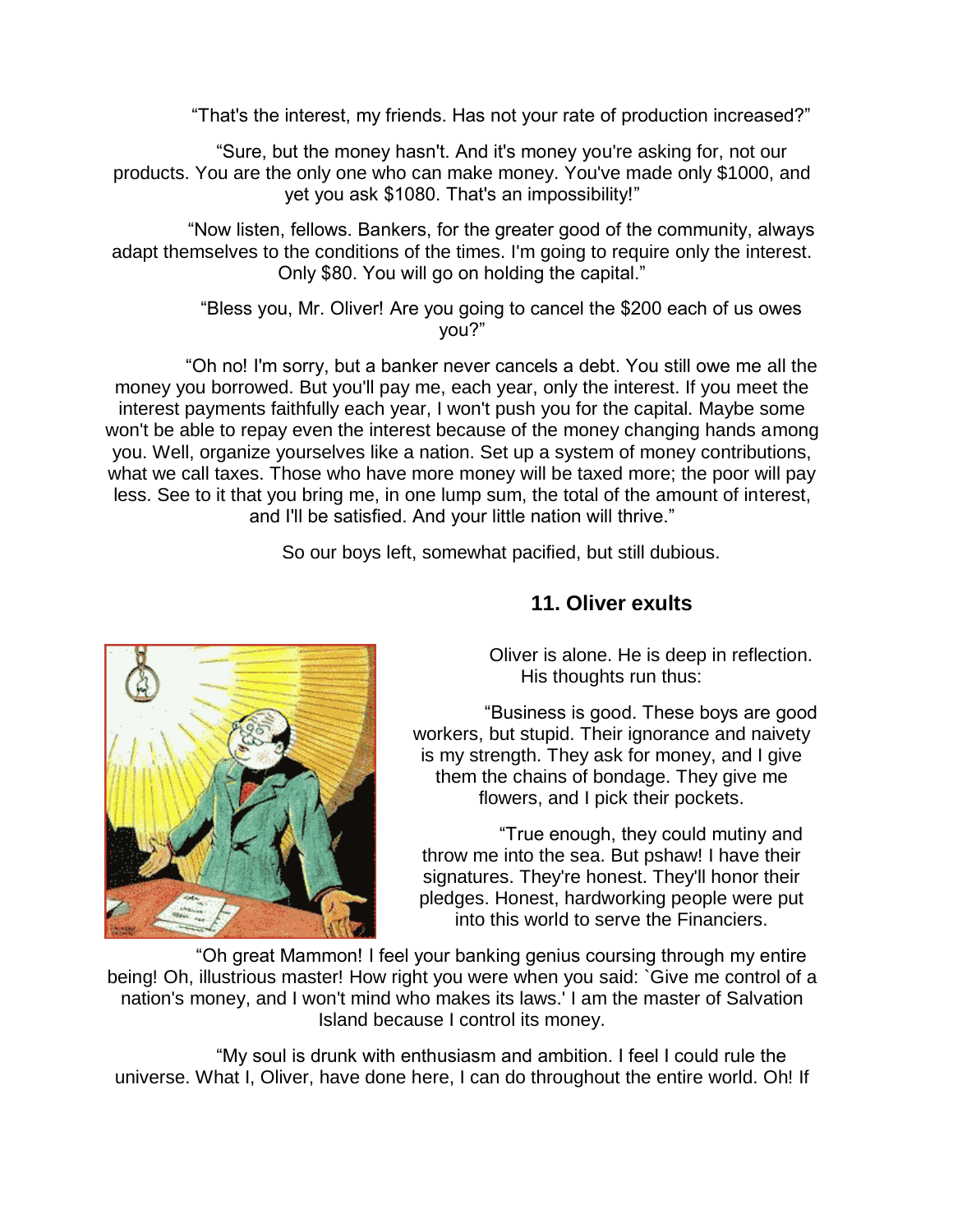only I could get off this island! I know how I could govern the world without wearing a crown.

"My supreme delight would be to instill my philosophy in the minds of those who lead society: bankers, industrialists, politicians, reformers, teachers, journalists all would be my servants. The masses are content to live in slavery when the elite from among them are constituted to be their overseers."

#### **12. The cost of living unbearable**

Meanwhile, things went from bad to worse on Salvation Island. Production was up, and bartering had dropped to a minimum. Oliver collected his interest regularly. The others had to think of setting money aside for him. Thus, money tended to clot instead of circulating freely.

Those who paid the most in taxes complained against those who paid less. They raised the prices of their goods to compensate for this loss. The unfortunate poor who paid no taxes lamented the high cost of living, and bought less.



If one took a salaried job with another, he was continually demanding increases in salary

in order to meet the mounting cost of living.

Morale was low. The joy went out of living. No one took an interest in his work. Why should he? Produce sold poorly. When they would make a sale, they had to pay taxes to Oliver. They went without things. It was a real crisis. And they accused one another of wanting in charity, and of being the cause of the high cost of living.

One day, Harry, sitting in his orchard, pondered over the situation. He finally arrived at the conclusion that this "progress", born of a refugee's monetary system, had spoiled everything on the island. Unquestionably, all five had their faults, but Oliver's system seemed to have been specifically designed to bring out the worst in human nature.

Harry decided to demonstrate this to his friends and to unite them for action. He started with Jim, who was not hard to convince. "I'm no genius," he said, "but for a long time now there's been a bad smell about this banker's system."

> One by one they came to the same conclusion, and they ended up by deciding to have another conference with Oliver.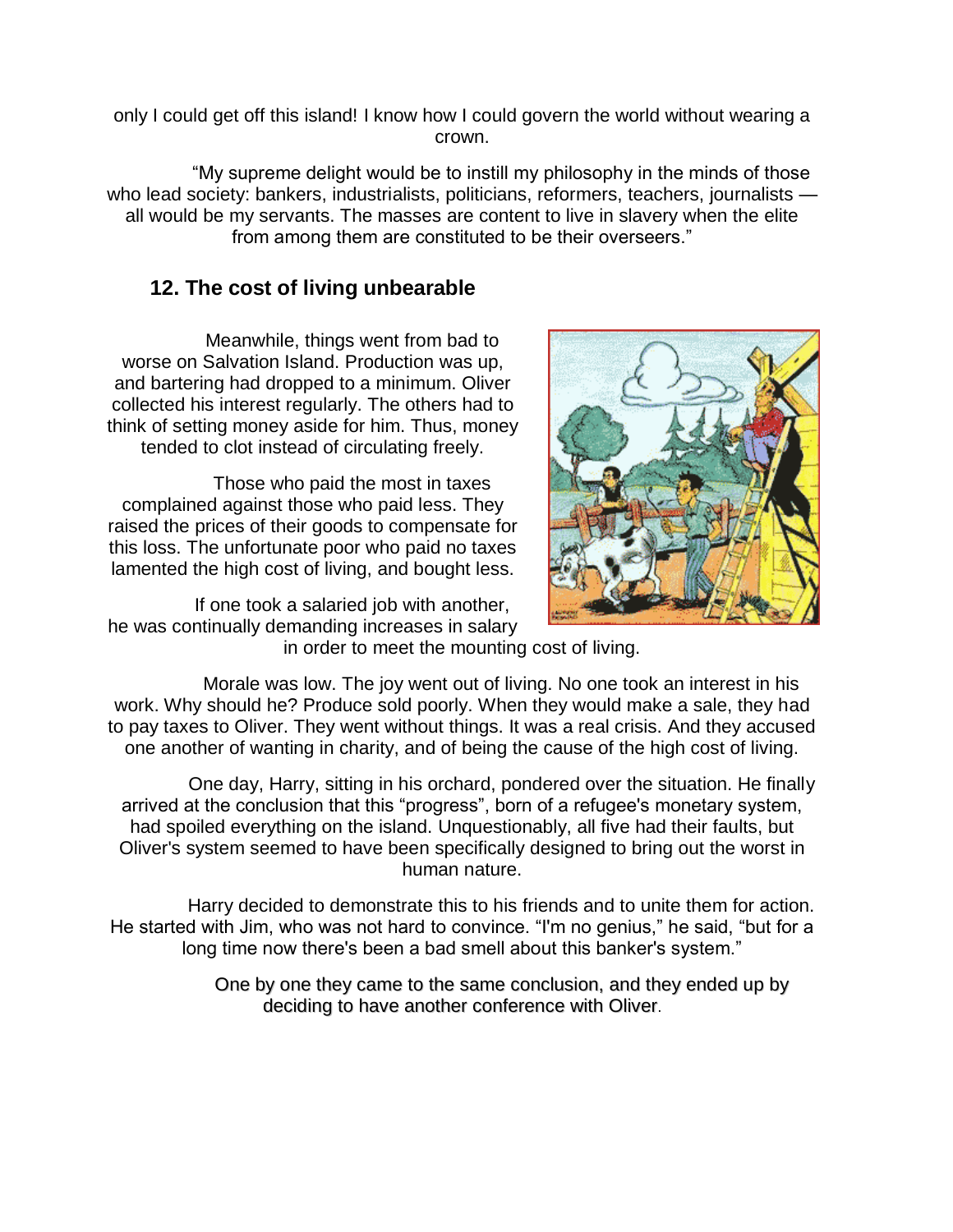# **13. Enslaved by Oliver**



A veritable tempest burst about the ears of the banker.

"Money's scarce on the island, fellow, because you take it away from us! We pay you and pay you, and still we owe you as much as at the beginning. We work our heads off! We've the finest land possible, and yet we're worse off than before the day of your arrival. Debts! Debts! Up to our necks in debts!‖

―Oh! Now boys, be reasonable! Your

affairs are booming, and it's thanks to me. A good banking system is a country's best asset. But if it is to work beneficially, you must have faith in the banker. Come to me as you would to a father... Is it more money that you want? Very well. My barrel of gold is good for many thousands of dollars more. See, I'm going to mortgage your latest acquisitions, and lend you another thousand dollars right now."

> ―So! Now our debt goes up to \$2000! We are going to have twice as much interest to pay for the rest of our lives!"

"Well, yes — but I'll lend you more whenever the value of your property increases. And you'll never pay anything but the interest. You'll lump all your debts into one — what we call a consolidated debt. And you can add to the debt, year after year."

"And raise the taxes, year after year?"

"Obviously. But your revenues also increase every year."

―So then, the more the country develops each year because of our labor, the more the public debt increases!"

―Why, of course! Just as in your country – or in any other part of the civilized world for that matter. The degree of a country's civilization is always gauged by the size of its debt to the bankers."

#### **14. The wolf devours the lambs**

"And that's a healthy monetary system, Mr. Oliver?"

―Gentlemen, all sound money is based on gold, and it comes from the banks in the form of debts. The national debt is a good thing. It keeps men from becoming too satisfied. It

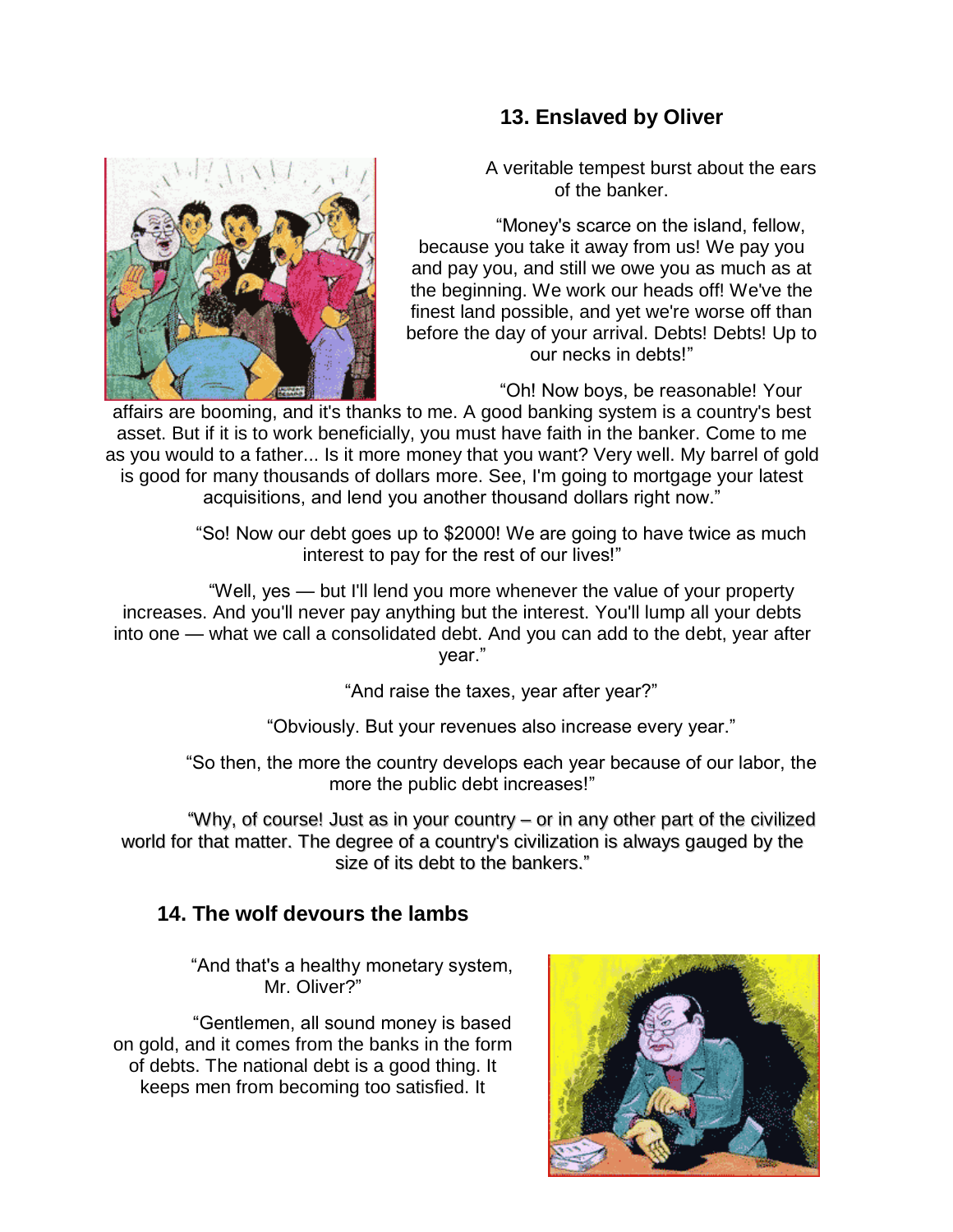subjugates governments to the supreme and ultimate wisdom, that which is incarnate in bankers. As a banker, I am the torch of civilization here on your little island. I will dictate your politics and regulate your standard of living."

"Mr. Oliver, we're simply uneducated folks, but we don't want that kind of civilization here. We'll not borrow another cent off of you. Sound money or not, we don't want any further transactions with you."

―Gentlemen, I deeply regret this very ill-advised decision of yours. But if you break with me, remember, I have your signatures. Repay me everything at once capital and interest."

> ―But that's impossible, sir. Even if we give you all the money on the island, we still won't be square with you."

"I can't help that. Did you or did you not sign? Yes? Very well.

―By virtue of the sanctity of contracts, I hereby seize your mortgaged property which was what you agreed to at the time you were so happy to have my help. If you don't want to serve willingly the supreme authority of money, then you'll obey by force. You'll continue to exploit the island, but in my interests and under my conditions. Now, get out! You'll get your orders from me tomorrow."



# **15. Control of the press**

Oliver knew that whoever controlled the nation's money, controlled the nation. But he knew also that to maintain that control, it was necessary to keep the people in a state of ignorance, and to distract them by a variety of means.

Oliver had observed that of the five islanders, two were conservatives and three were liberals. That much had evolved from their evening conversations, especially after they had

fallen into slavery. And between the conservatives and those who were liberals, there was a constant friction.

On occasions, Harry, the most neutral of the five, considering that all had the same needs and aspirations, had suggested the union of the people to put pressure on the authorities. Such a union, Oliver could not tolerate; it would mean the end of his rule. No dictator, financial or otherwise, could stand before a people united and educated.

> Consequently, Oliver set himself to foment, as much as possible, political strife between them.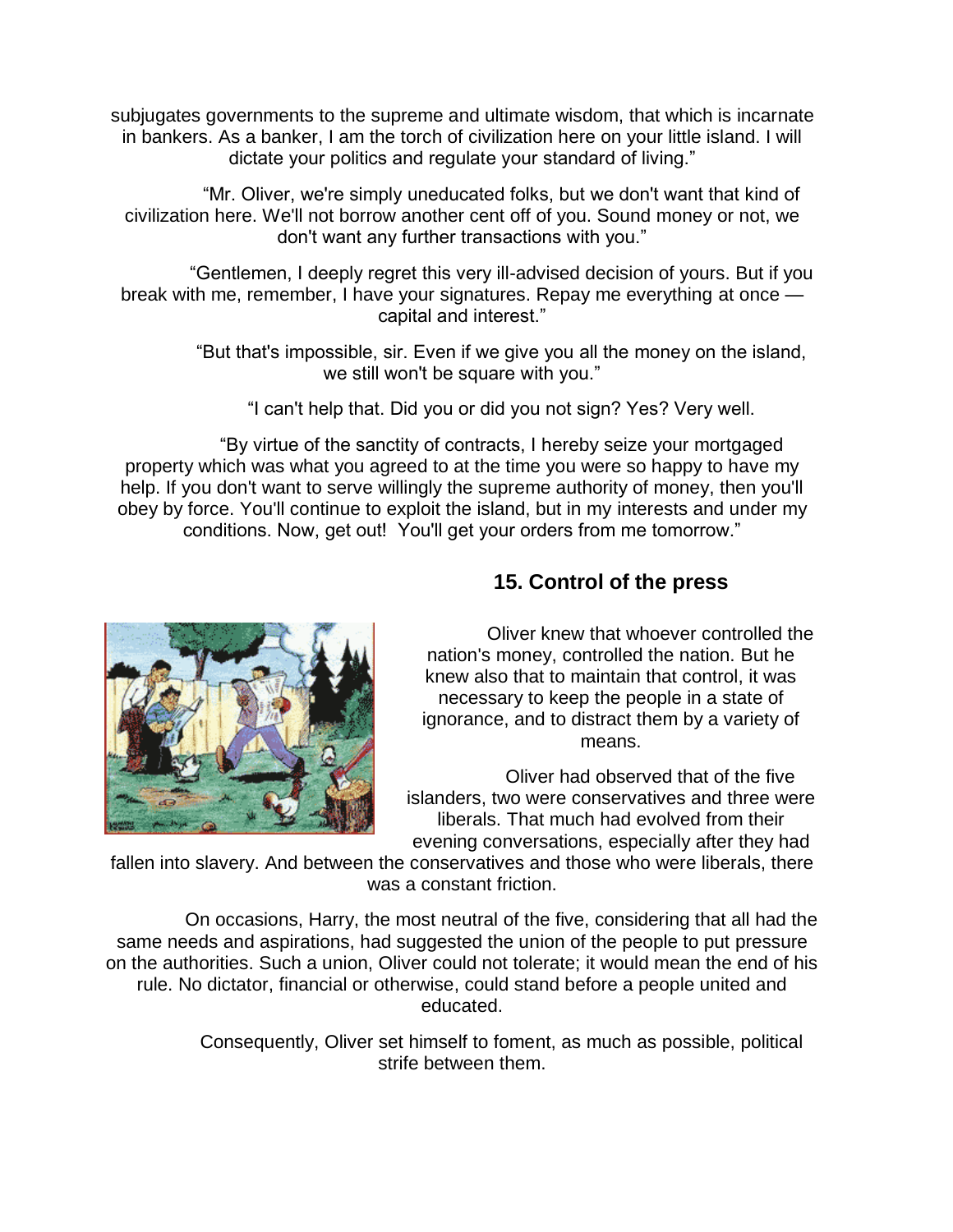The refugee put his press to work, turning out two weekly newspapers, "The Sun", for the Liberals, and "The Star", for the Conservatives.

The general tenor of "The Sun" was: "If you are no longer master, it is because of those traitorous Conservatives who have sold out to big business."

That of "The Star": "The ruinous state of business and the national debt can be traced directly to the political responsibility of those unmentionable Liberals."

#### **16. A priceless bit of floatsam**

One day, Tom, the prospector, found on a small beach, hidden by tall grass at one end of the island, a lifeboat, empty except for a trunk in good condition lying in the bottom of it.

He opened the trunk. Among the articles within, a sort of album caught his eye: "The First Year of Social Credit". Between the covers he found the first of a Social Credit publication.

Curious, Tom sat down and began to read the volume. His interest grew; his face lit up.

―Well, just look at this!‖ he cried out loud. ―This is something we should have known a long time ago."



―Money gets its value, not from gold, but from the products which that money buys.

―Simply put, money should be a sort of accountancy, credits passing from one account to another according to purchases and sales. The sum total of money will depend upon the sum total of production.

―Each time production increases, there is a corresponding increase in the amount of money. Never at any time should interest be paid on new money. Progress is marked, not by an increase in the public debt, but by the issuance of an equal dividend to each individual... Prices are adjusted to the general purchasing power by a coefficient of prices. Social Credit..."

But Tom could no longer contain himself. He got up and set off at a run, the book in his hands, to share this glorious discovery with his four comrades.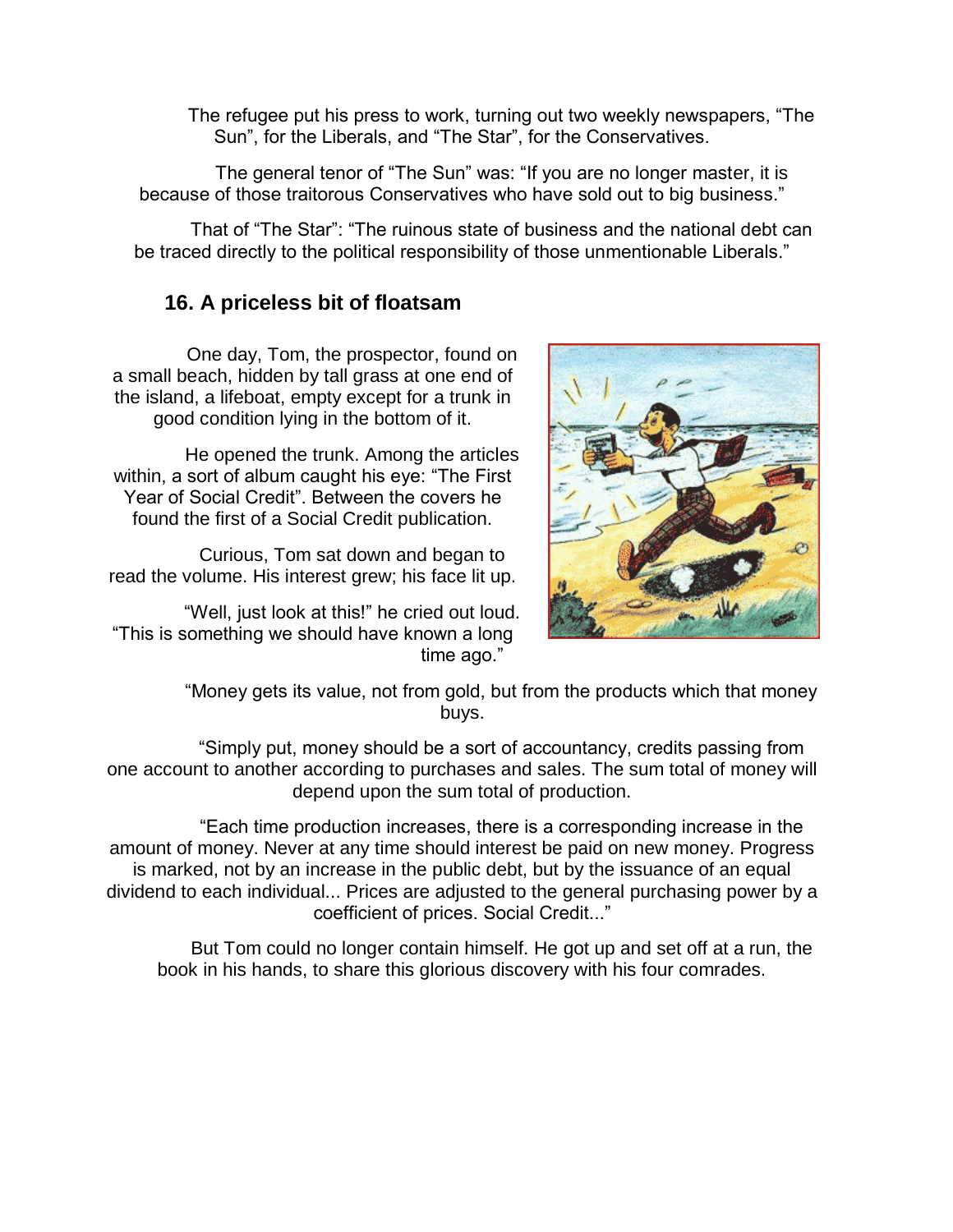#### **17. Money — elementary accounting**



So Tom became the teacher. He taught the others what he had learned from that God-sent Social Credit publication.

"This," he said, "is what we can do without waiting for a banker and his keg of gold, nor without underwriting a debt.

"I open an account in the name of each one of you. In the right hand column are the credits which increase your account; to the left are the debits which subtract from your account.

―Each wants \$200 to begin with. Very well. We write \$200 to the credit of each. Each immediately has \$200.

―Frank buys some goods from Paul for \$10. I deduct \$10 from Frank, leaving him \$190. I add \$10 to Paul, and he now has \$210.

"Jim buys from Paul to the amount of \$8. I deduct from Jim \$8, leaving him \$192. Paul now has \$218.

―Paul buys wood from Frank for \$15. I deduct \$15 from Paul, leaving \$203. I add \$15 to Frank's account, and it goes back to \$205.

"And so we continue; from one account to another, in the same fashion that paper banknotes go from one man's pocket to another's.

"If someone needs money to expand production, we issue him the necessary amount of new credit. Once he has sold his products, he repays the sum to the credit fund. The same with public works; paid for by new credits.

"Likewise, each one's account is periodically increased, but without taking credits from anyone, in order that all may benefit from the progress society makes. That's the national dividend. In this fashion, money becomes an instrument of service."

#### **18. The banker's despair**

Everyone understood. The members of this little community became Social Crediters. The following day, Oliver, the banker, received a letter signed by the five:

"Dear sir! Without the slightest necessity you have plunged us into debt and exploited us. We don't need you anymore to run our money

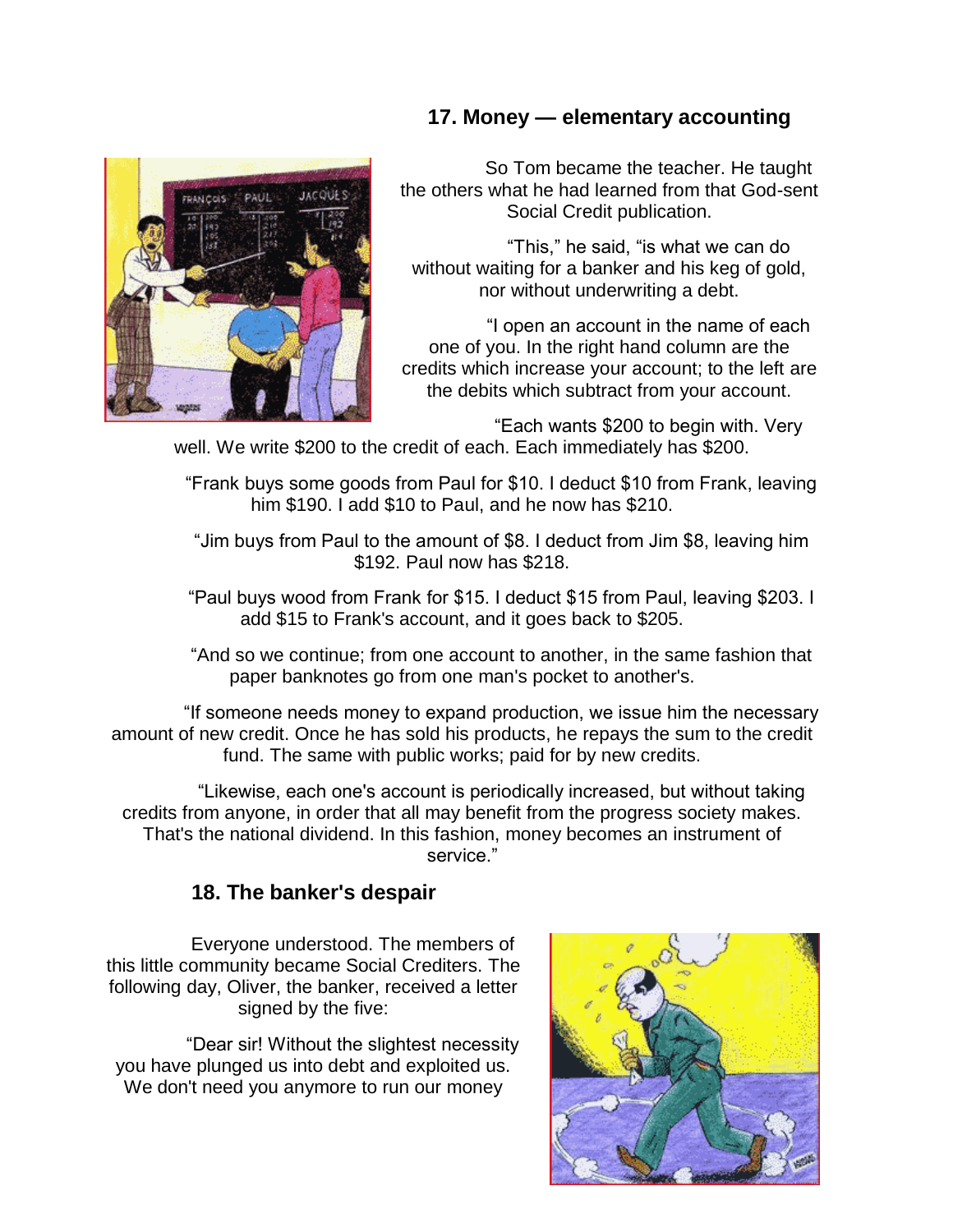system. From now on, we'll have all the money we need without gold, debts, nor thieves. We are establishing, at once, the system of Social Credit on the island. The national dividend is going to replace the national debt.

"If you insist on being repaid, we can repay you all the money you gave us. But not a cent more. You cannot lay claim to that which you have not made."

Oliver was in despair. His empire was crumbling. His dreams shattered. What could he do? Arguments would be futile. The five were now Social Crediters: money and credit were now not more mysterious to them than they were to Oliver.

―Oh!‖ said Oliver. ―These men have been won to Social Credit! Their doctrine will spread far more quickly than mine. Should I beg forgiveness? Become one of them? I, a financier and a banker? Never! Rather, I shall try and put as much distance between them and me as I can!"



# **19. The fraud unmasked**

To protect themselves against any future claim by Oliver, our five men decided to make him sign a document attesting that he again possessed all he had when he first arrived on the island.

An inventory was taken; the boat, the oars, the little press, and the famous barrel of gold.

Oliver had to reveal where he had hidden the gold. Our boys hoisted it from the hole

with considerably less respect than the day they had unloaded it from the boat. Social Credit had taught them to despise gold.

The prospector, who was helping to lift the barrel, found it surprisingly light for gold. If the barrel was full, he told the others, there was something in it besides gold.

> The impetuous Frank didn't waste a moment; a blow of the axe, and the contents of the barrel was exposed.

Gold? Not so much as a grain of it! Just rocks — plain, worthless rocks! Our men couldn't get over the shock.

"Don't tell us that he could bamboozle us to this extent!"

―Were we such muttonheads as to go into raptures over the mere mention of gold?‖